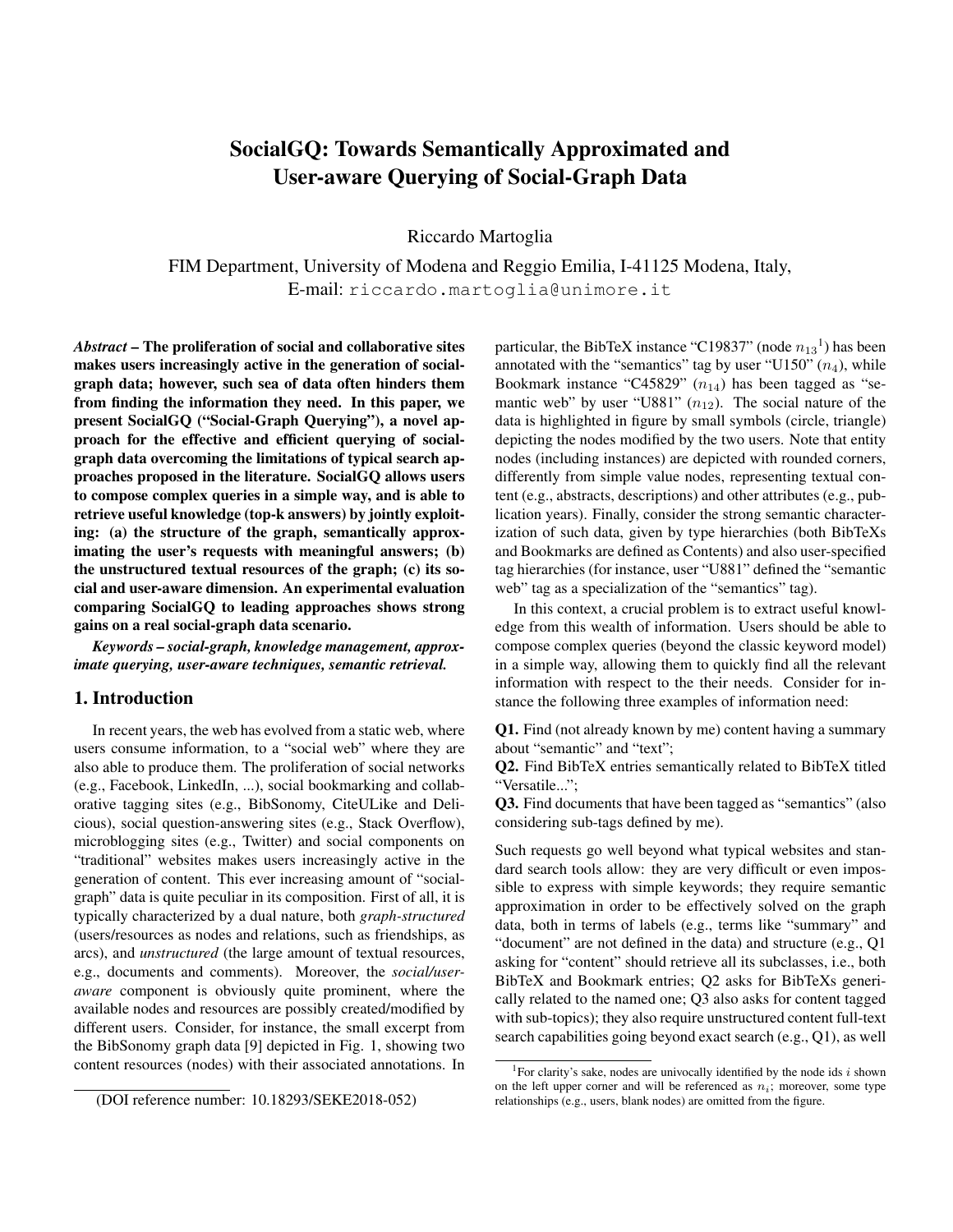

**Figure 1. An excerpt from the BibSonomy graph data**

as user-awareness (e.g., Q1, Q3); finally, they require an effective ranking in order to provide first the most relevant results.

Generally speaking, currently available search tools do not support all the above-mentioned requirements, typically making such complex requests impossible to be solved automatically, i.e., without requiring a lot of manual effort from the user. Typical social sites search capabilities are keyword-only, limited to exact search in specific fields, syntactic-only (absence of semantics) and typically disregard the social nature of the data (i.e., who created what). Similarly, looking at the current research state of the art, there are several (approximate) graph querying [4, 8, 14], user-aware textual search [12, 15] and social search [6, 7] proposals; however, no one combines all the required features in a single solution applicable to the context of the social-graphs.

In this paper, building on the acquired know-how on graph data management [11], we focus on defining the foundations of SocialGQ ("Social-Graph Querying"), a novel approach for the effective and efficient querying of social-graph data. SocialGQ is aimed to overcome the limitations of current approaches, by jointly exploiting: (a) the structure of the graph, by means of approximation techniques capable of semantically approximating the user's request with meaningful answers; (b) the unstructured textual resources present in the contents of the graph; (c) the social and user-aware dimension. The capacity for semantic approximation also responds to the need for simplicity in the composition of the query itself, intelligently adapting the request to the graph. The final aim is to retrieve the most useful (top-k) answers in an efficient and automated way.

Fig. 2 provides an overview of the SocialGQ architecture: the Data Manager module (described in Sect. 3) organizes the social-graph data into ad-hoc data structures efficiently supporting the semantic approximation, full-text and user-aware requirements. The Query Processing and Ranking modules (Sect. 4) actually provide the top-k answers to the user query in input, avoiding to build useless solutions. The modules are based

on specific data, query and ranking models (briefly sketched in Sect. 2). An experimental evaluation comparing SocialGQ to existing approaches shows strong gains on a real social-graph data scenario (Sect. 5). Finally, Sect. 6 concludes the paper also by briefly analyzing related works.

# 2. Social-graph data, queries and answers

The aim of the SocialGQ data model is to have a flexible social-graph model (a) capturing key social-graphs' features and (b) not bound to specific graph standards (e.g., RDF), even if easily supporting them. Data is generically represented as a connected multigraph (i.e., a graph with parallel edges) with node and edge labels. A social-graph essentially represents a portion of the real world through *entities* (concepts and their instances), *values*, and *relationships* between them. Considering our reference example (Fig. 1), scientific publications and annotations are described by concepts such as BiBTeX, Bookmark, Tag;  $n_1$ ,  $n_{11}$ ,  $n_{13}$  and  $n_{14}$  are some instances. Instances are characterized by a *type* and a *userlist*; the latter is represented in figure with small symbols in the upper right part and denotes users that created/modified them.

As to queries, in order to support complex requests such as those discussed in Sect. 1, we go beyond the keyword-based approach. A SocialGQ query is expressed as a labeled multigraph connecting entity nodes and conditions on values. Fig. 3 shows Q1, Q2 and Q3 expressed in our model. Note that users can annotate any node or edge with the wildcard "any label", '#'. For instance,  $n_2$ ,  $n_3$  and edge  $n_2$ - $n_3$  in Q2 denote the user's absence of knowledge about the specific nodes and edges connecting them. Conditions  $c$  can be defined on query nodes, specific cases characterizing a social-graph query are:

• the *full-text condition* (e.g., see  $n_3$  in Q1), supporting full text search in value nodes and returning a normalized TF-IDF score [13] cs. This allows SocialGQ to exploit the unstructured part of the social-graph;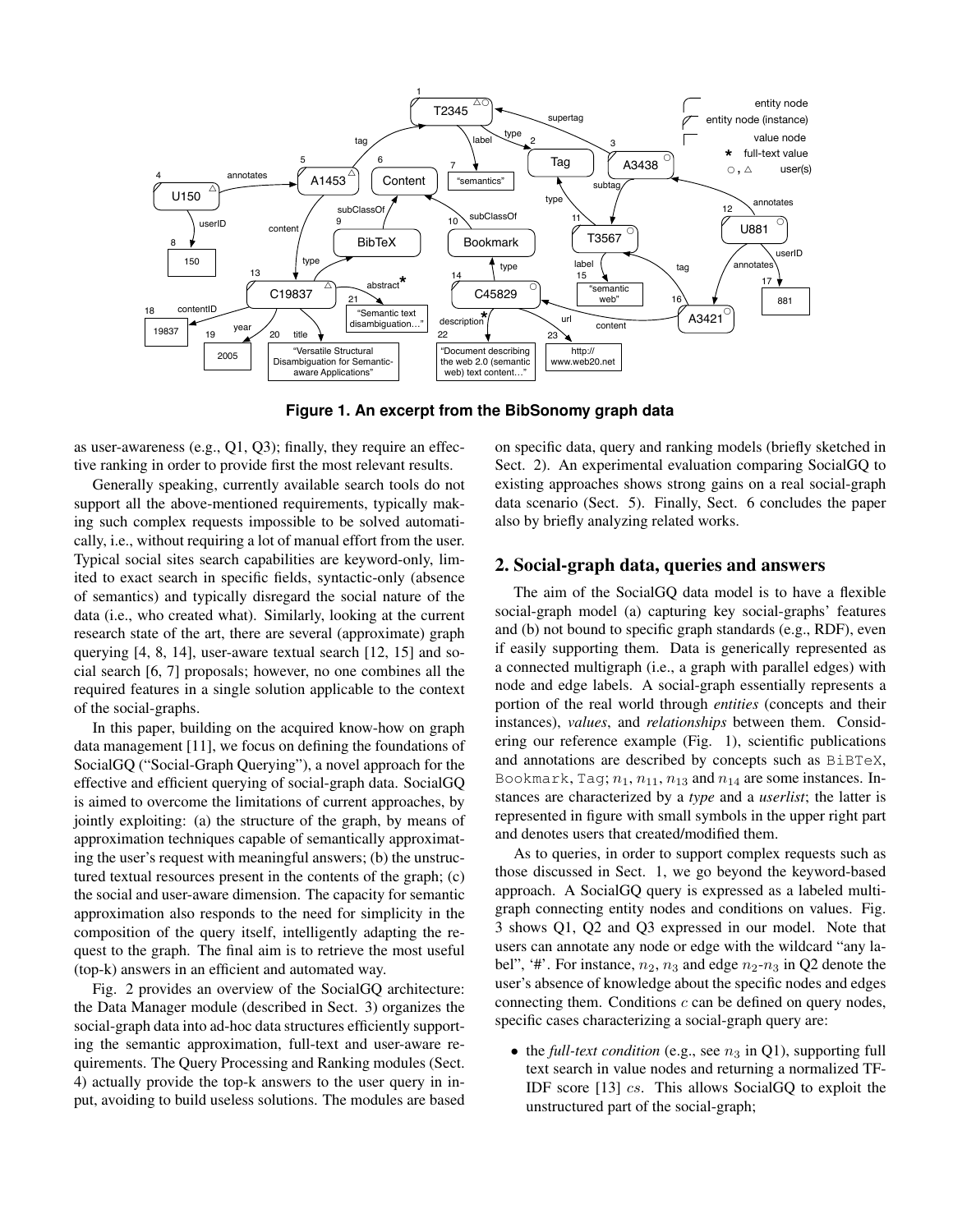

**Figure 2. An overview of Social-GQ architecture**

• the *user-aware condition* on query nodes (represented as +/- in figure), allowing users to restrict data matches to nodes not modified/known by them (-, as in Q1 for  $n_2$ ), or the opposite  $(+, as in Q3$  for  $n_6$ , requesting tags related to "semantics" and defined by who submitted the query).

SocialGQ answers are portions of the data graph that *semantically approximate* the query. Two kinds of approximations are tackled: node/edge label and structural mismatch. To this regard, note that none of the sample queries finds an exact match on the reference graph. For instance, in Q1 (Fig. 3) the edge label summary is used instead of abstract, moreover no data edges are directly typed as Content (however, there are possible BibTeX and Bookmark matches, which are subclasses of Content). In SocialGQ, the degree of mismatch between labels is quantified by means of a user-definable semantic distance function  $d<sub>L</sub>$  that, for any pair of labels, returns a value ranging from exact match (0) to total mismatch (1). As to structural mismatches, a purely topological approach which relaxes adjacency constraints by allowing arbitrary node/edge insertions in the data graph would not be able to produce meaningful answers. Instead, we consider meaningful sequences of consecutive edges (i.e., *paths*), named *semantic paths*, that match query edges with an approximation cost ac. For instance, the path  $n_2-n_1$  in Q1 (Fig. 3) could be approximated with the semantic path  $n_{13}$ - $n_9$ - $n_6$  (Fig. 1), which has the same "meaning".

The goodness of each answer  $\alpha$  to a query  $Q$  is quantified through a scoring function  $S$ :

$$
S(a) = \alpha_n \cdot (1 - \underset{n \in Q}{avg(d_L(n, \overline{n})))} +
$$
  
+  $\alpha_e \cdot (1 - \underset{e \in Q}{avg(d_L(e, \overline{e}) + ac(\overline{e})))} + \alpha_c \cdot \underset{c \in Q}{avg(cs(c))},$  (1)

where  $\alpha_n$ ,  $\alpha_e$  and  $\alpha_c$ ,  $\alpha_n + \alpha_e + \alpha_c = 1$ , are customizable coefficients (default=1/3) combining the average of: (a) label approximations  $(d_L)$  occurring with each query node n and edge  $e(\overline{n})$ and  $\bar{e}$  denote matching data nodes/edges); (b) structural approximation costs  $(ac)$  on each edge  $e$ ;  $(c)$  cs scores of each full-text query condition  $c$  (note that user-aware conditions prune out incompatible answers and do not affect ranking). The higher the returned score  $S(a)$ , in [0, 1], the better the answer a.



**Figure 3. Three sample queries**

More details on the data structures supporting SocialGQ query processing and how query processing itself is managed are presented in Sects. 3 and 4, respectively.

## 3 Data Manager

SocialGQ data manager organizes data in a "core" socialgraph base (lower right part of Fig. 2), which is managed via the graph management system Neo4j [1], and in a series of additional ad-hoc auxiliary structures, which are the focus of this section. These provide advanced indexing and support for the innovative query features, ultimately helping the query processor in building the best answers as soon as possible.

First of all, the "Structural labels" table (lower left part of Fig. 2) stores structural (i.e., edges' and entity nodes') labels, associating the label to a short identifier  $(lid)$  and a kind ("E" for edges and "N" for nodes). Label data are indexed by means of B+ trees (allowing for exact search) and metric indexes (allowing for approximate search). As we will see, in query pro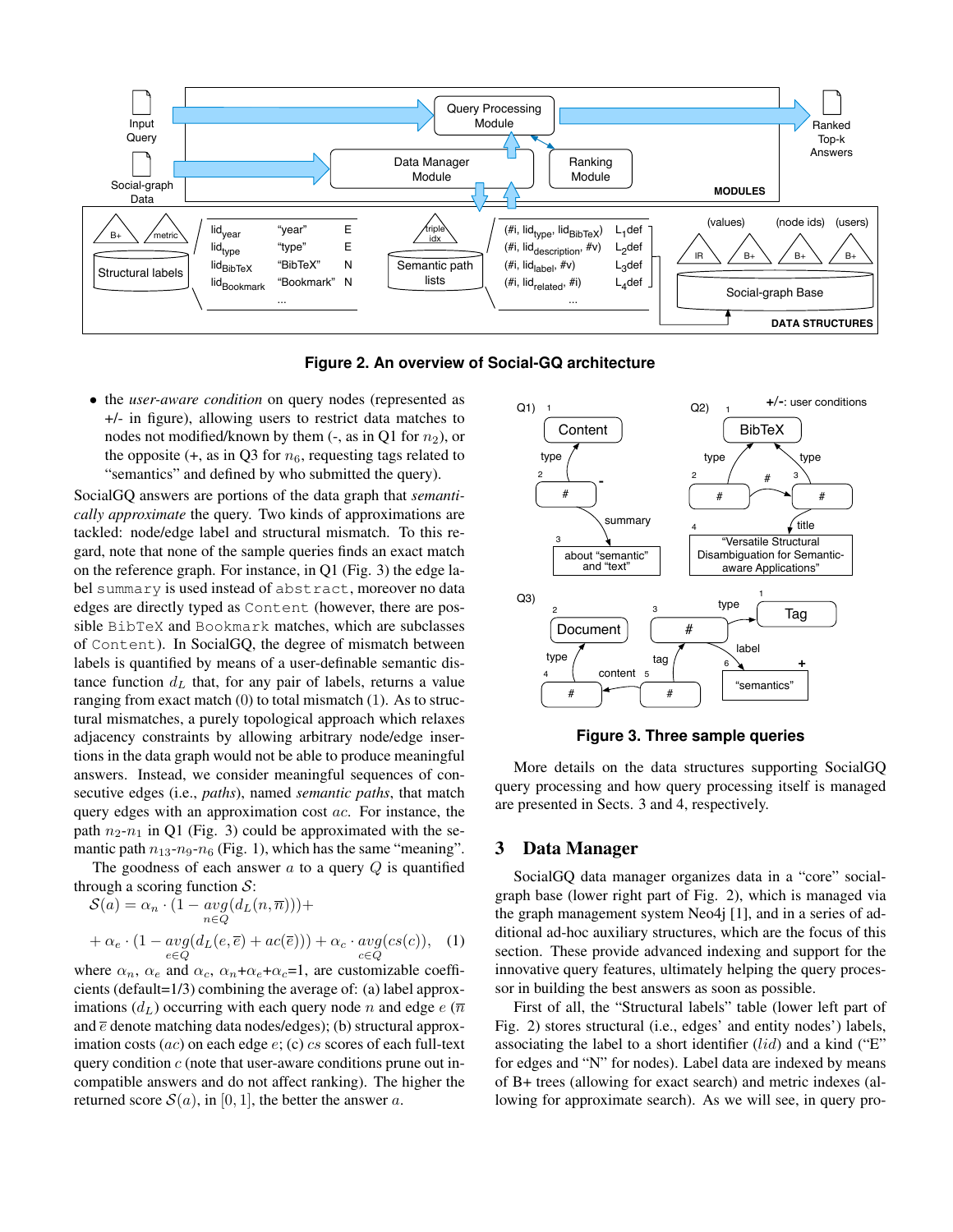cessing this allows to quickly check if the structure of the given query is solvable on the social-graph data.

Besides dealing with labels, one of the most expensive operations for solving a query is to find the paths in the social-graph data which match the given query edges. To this end, the idea behind SocialGQ "semantic path lists" (lower central part of Fig. 2) is to organize repetitive data paths by means of identifying triples summarizing their structural role, ignoring specific instance and value information. Let us start the discussion by considering single edges. A single edge e connecting two nodes  $n$  and  $n'$  is straightforwardly identified by the involved label ids (i.e.,  $(\text{l}id_n, \text{l}id_e, \text{l}id_{n'})$ ). Value and instance nodes labels are generically represented with "#v" and "#i", respectively. For instance, the label edges  $n_1$ - $n_7$  and  $n_{11}$ - $n_{15}$  (Fig. 1), connecting tag instances to their label value, are both associated to the triple  $(\#i, lid_{label}, \#v)$ . Triples are indexed and used in query processing to match with query edges (as we will see in next section). Associated to each triple, is a definition  $Ldef$ of a list pointing to the actual involved portions of the graph base (for instance, in our example, list  $L_3def$  points to the two above mentioned edges, among others). One interesting feature of SocialGQ is that such lists, which can be potentially quite large, do not need to be pre-computed or materialized. Being the core graph base managed in Neo4j, list definitions are (sets of) Cypher [1] scripts that can be easily customized by the data administrator. This flexibility is indeed particularly useful since such lists are not limited to identify relevant data edges, but also semantic paths. In this way, custom semantic rules capturing the specific meaning of the social-graph can be easily coded into the definitions so to allow meaningful structural approximations to be easily identified in the query processing phase.

Let us consider for instance the above discussed case of (#i, $lid_{label}$ ,#v) paths:  $L_3def$  can be defined to match single edges by means of the following Cypher MATCH clause:

#### **(t:Tag)-[l:label]->(v:Value)**

but can also include a first level of approximation matching paths involving subtags (i.e., specializations of a tag label): **(t:Tag)<-[s:subtag]-n -[s:supertag]->**

**(t2:Tag)-[l:label]->(v:Value)**

In this way, for instance, Q3 edge  $n_3-n_6$  (Fig. 3) will match with data edge  $n_1-n_7$  ("semantics" label) but also with path  $n_{11}$ - $n_3$ - $n_1$ - $n_7$  ("semantic web" label, a specialization).

Approximation levels (i.e., scripts) in list definitions are stored in order of increasing approximation cost ac; the cost is automatically defined on the basis of the path length (in case, that can be freely customized). Other useful rules that could be easily incorporated in our social-graph example are for managing type paths (i.e., subclasses) or even for enriching the graph with useful relations not explicitly present in the data: for instance, a related relation between contents can be defined for contents sharing a common tag. This will match, for instance, with Q2 edge  $n_2-n_3$  (Fig. 3).

A number of indices on the graph base (lower right of Fig. 2) complete SocialGQ graph structures. These allow for efficient filtering of the semantic path lists on: (a) node values

(both B+trees for exact search and inverted indices for full-text search); (b) node ids (useful for joining edges in query processing); (c) users (for user-aware filtering). Such indices are directly managed in Neo4j, while inverted indices are externally coded in order to provide full TF-IDF score support.

# 4 Query processing and ranking

The goal of the query processor and ranking modules is to exploit the data structures made available by the data manager to generate the *top-k answers* approximating the query. Since social-graph are typically large and repetitive in their structure, a large number of approximate answers are typically available in the graph. Instead of generating the whole answer space and then applying the ranking formula (Eq.1), SocialGQ generates the top- $k$  answers in an order that is already correlated with the ranking measure, avoiding to generate many useless results. The algorithm builds on the foundations of the Threshold Algorithm (TA) [3] and follows the steps summarized below:

- 1. search for (approximate) structural query node label matches in the "structural labels" tables, possibly pruning out unanswerable queries;
- 2. for each query edge, search associated triple in "semantic path lists" and associate the relevant list definition(s) Lde f;
- 3. perform sorted access in parallel to each of the lists. For each access: (i) build answers involving the extracted data path, computing the score  $S(a)$  of each answer a, and remembering it if one of the k highest; (ii) update *uBound*, the score of the set of the next data items under sorted access to the lists;
- 4. stop whenever at least  $k$  answers have been built whose grade is higher than *uBound*.

Please note that, as described in Sect. 3, each list  $Ldef$  returns data paths which are already sorted by approximation cost; this allows the algorithm to: (a) be aware of the goodness of upcoming answers by means of *uBound*; (b) avoid unnecessary relaxations to the query (and, therefore, optimize data accesses).

To get a very simplified intuition of its working, consider Q1 in Fig. 3 submitted by user "U881". Since the specified structural labels (i.e., Content, type, summary) are available in the graph base (summary is approximated by abstract and description), list definitions are retrieved for the two edges' triples,  $(\text{\#i}, \text{lid}_{type}, \text{lid}_{Content})$  and  $(\text{\#i}, \text{lid}_{summary}, \text{\#v}).$ Lists access is restricted to values matching the full-text condition (e.g., node  $n_{20}$ ) and instances not modified by user "U881" (e.g., node  $n_{14}$ ). The semantic paths extracted from the two lists are then accessed and joined to build such final answers as  $(n_{13}-n_{20})-(n_{13}-n_{9}-n_{6}).$ 

## 5. Experimental Evaluation

We will now present the preliminary results we obtained from an exploratory evaluation on a real social-graph data scenario by means of a first prototype of SocialGQ. This paper is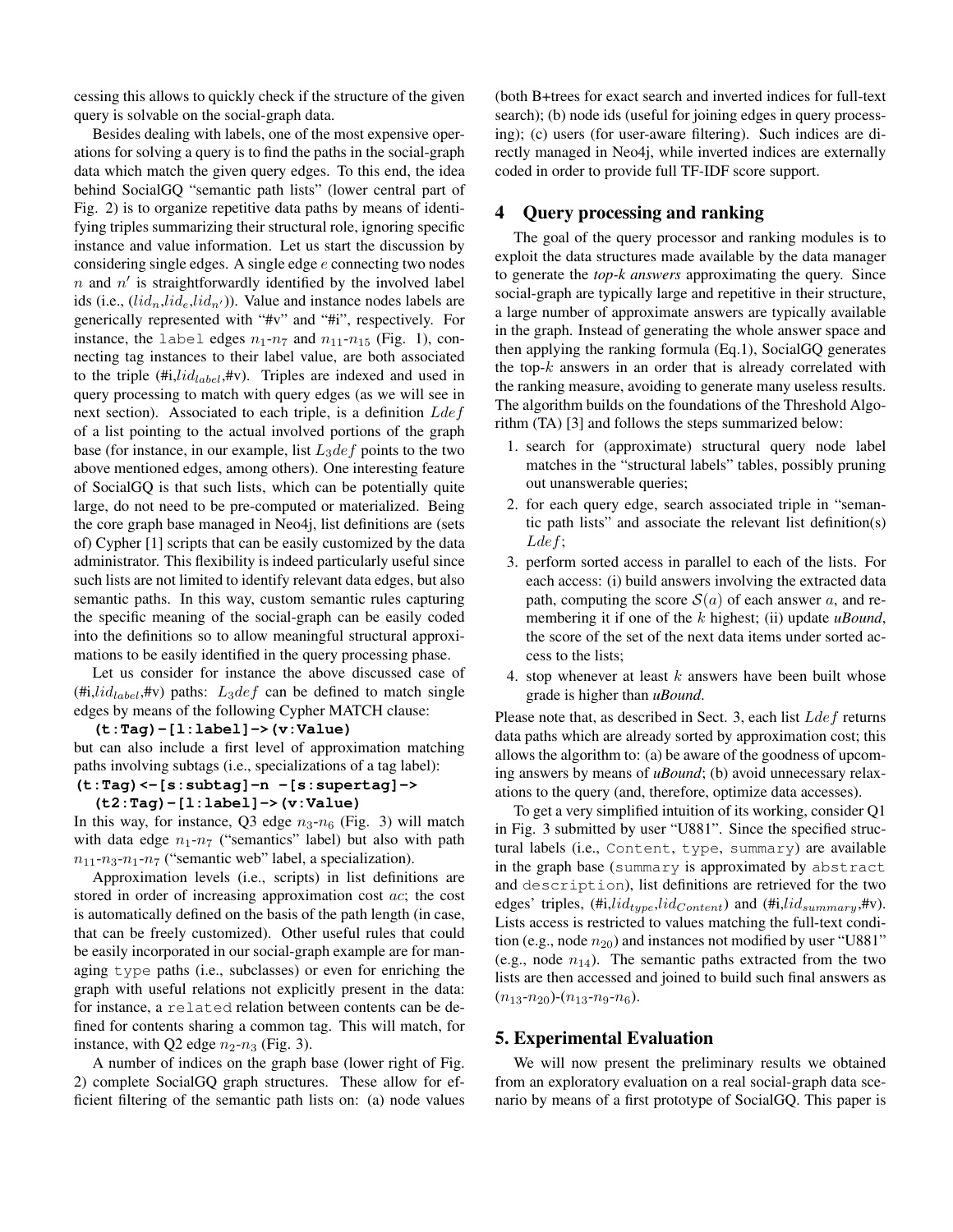|                |    |    |      |                                                                                       | <b>Struct</b> |      | (mult | Label | Full | User  | #exp |
|----------------|----|----|------|---------------------------------------------------------------------------------------|---------------|------|-------|-------|------|-------|------|
| Query          | #n | #e | #anv | Description                                                                           | relax         | edge | types | appr  | text | aware | ans  |
| Q1             | 6  |    |      | Users who tagged a BibTeX entry having author "Klaus Reuter"                          |               |      |       |       |      |       |      |
| Q <sub>2</sub> |    |    |      | Tags of BibTeX entries (-) having same year as BibTeX titled "Features of Similarity" |               |      |       |       |      |       | 48   |
| Q <sub>3</sub> | 6  |    |      | Users who tagged a Content (-) having description about "Writing techniques"          |               |      |       |       |      |       |      |
| lQ4            |    | 4  |      | Bookmarks (-) tagged "apple" (+)                                                      |               |      |       |       |      |       | 18   |
| Q <sub>5</sub> | 4  | 4  |      | Users (-) connected (#edge) to bookmark with URL "http://moodle.org/"                 |               |      |       |       |      |       |      |
| lQ6            |    | 4  |      | BibTeX (-) connected (#edge) to BibTeX titled "Conceptual Knowledge Processing"       |               |      |       |       |      |       |      |
| Q7             | 6  |    |      | Documents (-) tagged by profile with id 12                                            |               |      |       |       |      |       | 147  |
| Q8             |    |    |      | Content (-) having summary about "programming" and "database"                         |               |      |       |       |      |       | 23   |

#### **Table 1. Features of the reference queries**

focused on evaluating effectiveness, also in comparison to leading literature approaches. This requires a graph not particularly big in size but with a sufficiently complex structure, including different annotations and relation types. To this end, we consider as our reference collection a portion of the Bibsonomy graph dump [9], containing information about 139551 tag annotations, 28611 bookmarks, 11378 BibTeX entries, 8127 tags, 9566 tag specializations and 347 users. Moreover, a small hint regarding efficiency will be presented at the end of the section; in this case, we will also consider a larger graph involving over 1 million documents and 4 million annotations. The prototype incorporates the described advanced data indexes (including full-text ones) and query processing techniques, written ad-hoc in Python. It also exploits Neo4j graph management system, benefiting from node type management optimizations allowed by its built-in type management. User information is stored in Neo4j using node array properties. The chosen label distance  $d_L$  is a WordNet-based one we already used for disambiguation purposes [10]. All parameters are kept at their default values.

We consider a set of significant queries, named Q1-Q8, representative of a full-range of possible user information needs. Tab. 1 shows their features, including number of nodes, edges, "any label" wildcards, textual description, required features and number of expected answers. Q1 and Q2 are examples of exact queries which, even if not requiring special approximations, would be quite difficult to express using simple keywords. Queries Q3-Q8, instead, require several kinds of approximations; all queries except Q1 also require user-aware processing. For instance, Q4 asks for bookmarks not already modified/known by the user tagged as "apple": this should include, if available, documents tagged with subtags by the same user (e.g., "mac"). Structural relaxation is required to manage node subclasses (as for "content" in Q3 including types "BibTeX" and "bookmark"). Q5 and Q6 contain generic connection edges ('#'). Q7 and Q8 require label approximations (e.g., "document", "profile", "summary" used instead of "content", "user", "description"/"abstract", respectively). Finally, Q3 and Q8 also contain full-text conditions.

Tab. 2 shows the results of the effectiveness evaluation performed on Q1-Q8 in terms of: precision P (i.e. percentage of relevant retrieved answers w.r.t. the retrieved ones) and recall (i.e. percentage of relevant retrieved answers w.r.t. existing relevant ones). The results achieved by SocialGQ are also com-

|                | SocialGQ |        | Exact |              | Web | Non-semantic |              | <b>NAGA</b> |              | <b>TALE</b> |        |
|----------------|----------|--------|-------|--------------|-----|--------------|--------------|-------------|--------------|-------------|--------|
| Query          | Ρ        | recall | P     | recall       | #q  | P            | recall       | P           | recall       | P           | recall |
| Q <sub>1</sub> | 1        | 1      | 1     | $\mathbf{1}$ | 5   | 0.0001       | $\mathbf{1}$ | 1           | 1            | 1           | 1      |
| Q <sub>2</sub> |          | 1      |       | $\mathbf{1}$ | 57  | 0.0000       | 1            | 1           | $\mathbf{1}$ |             | 1      |
| Q3             |          | 1      | n/a   | n/a          | n/a | 0.0000       | 1            | n/a         | n/a          | n/a         | n/a    |
| Q4             | 1        | 1      | n/a   | n/a          | 1   | 0.0000       | $\mathbf{1}$ | 1           | 1            | 0.07        | 1      |
| Q5             | 1        | 1      | n/a   | n/a          | n/a | 0.0000       | 1            | 0           | 1            | 1           | 1      |
| Q6             |          | 1      | n/a   | n/a          | n/a | 0.0000       | 1            | 0           | $\mathbf{1}$ | $\Omega$    | 1      |
| Q7             |          | 1      | n/a   | n/a          | n/a | 0.0000       | 1            | n/a         | n/a          | 1           |        |
| Q8             |          | 1      | n/a   | n/a          | n/a | 0.0000       | $\mathbf{1}$ | n/a         | n/a          | n/a         | n/a    |

#### **Table 2. Effectiveness results and comparison**

pared with the ones achievable through alternative approaches. Let us start with SocialGQ (left part of table): our approach is able to retrieve all results (recall is 1) for all queries, and all the retrieved results are relevant. This is achieved thanks to its combined semantic approximation, full-text and user-aware features. In particular, the high repetitiveness of the structure of a social-graph makes the employed structural and label approximations very effective and precise; label matches are also favored by, most notably, the relatively low number of different structural labels w.r.t. other scenarios and kinds of graph data (e.g., knowledge graphs). Moreover, the semantic path approach makes it easy to answer queries such as Q5 and Q6 without producing a large number of non-relevant results.

Other approaches, instead, typically struggle in supporting all the required features. For instance, an exact approach ("Exact" column) is only able to solve the first two queries. On the other hand, standard website search pages require a typically very high number of submitted queries ("Web" column) to solve a complex request. In our case, queries Q1, Q2 and Q4 can be partially answered through the Bibsonomy builtin search but: (a) this requires sending up to 57 simpler requests (Q2) and combining the results; (b) ranking and useraware filtering are not supported anyway. We also see that the large number of nodes with same structural labels present in a social-graph makes it particularly infeasible to use syntacticonly approaches. A naïve approach ("Non-semantic" column) that computes node matches and connects them in all possible ways (e.g. a title to all available BibTeX nodes, disregarding semantic path information), achieves a near-null precision. Finally, we consider two flexible and well-known graph matching approaches presented in the literature. NAGA [8] is able to correctly deal with subclass approximations (e.g., Q4), however: it